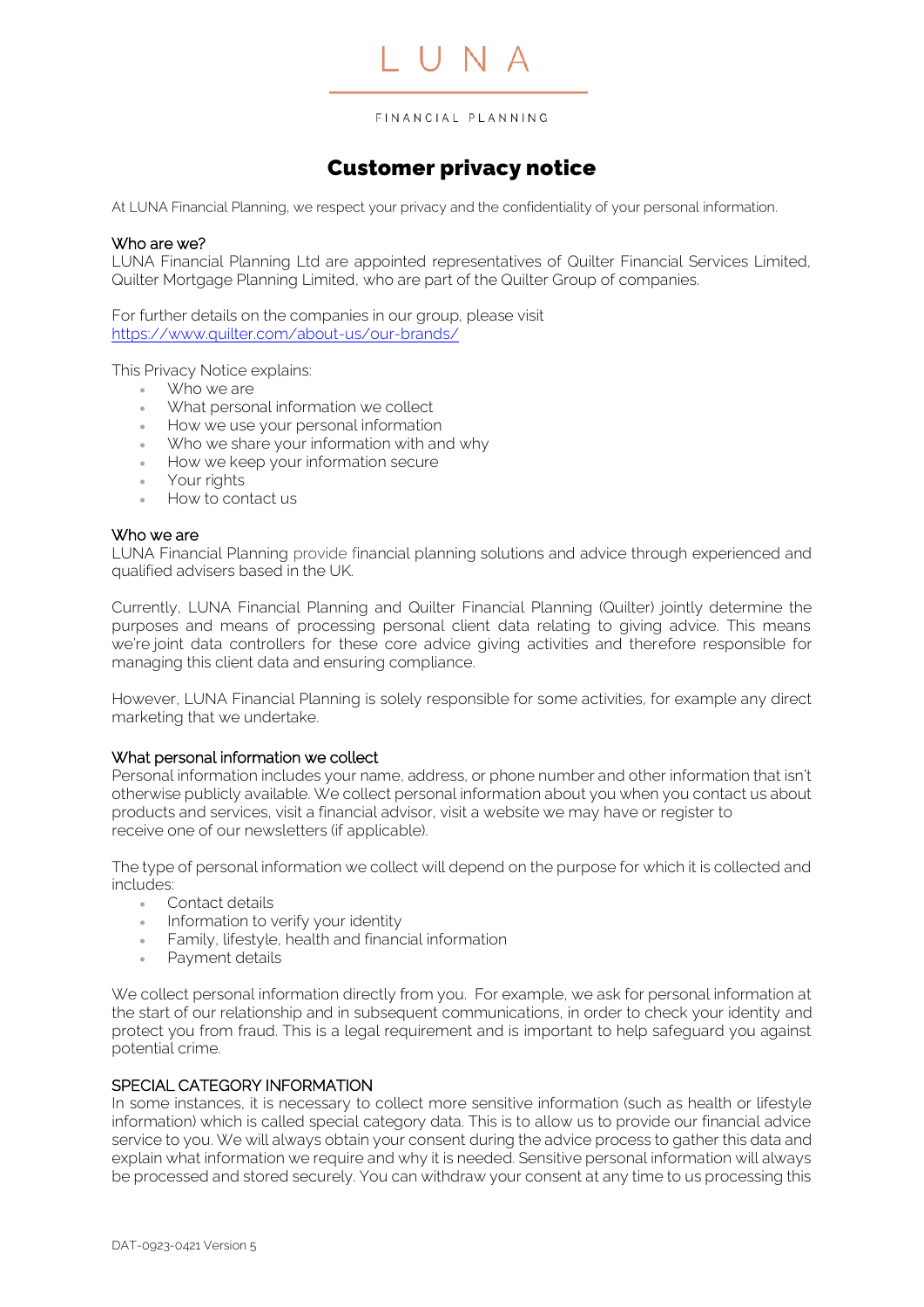data, however, this may mean that you can no longer access the service or product the information was gathered for.

#### **Cookies**

We also collect information about you from other sources. For example, our website automatically collects information from your computer using "cookies" which provides us with limited personal information. Cookies are small text files that are placed on your computer by websites that you visit. They're widely used in order to make websites work, or work more efficiently, as well as to provide information to the website owners. For further information visit [www.aboutcookies.org](http://www.aboutcookies.org/) or [www.allaboutcookies.org.](http://www.allaboutcookies.org/) 

You can set your browser not to accept cookies and the above websites tell you how to remove cookies from your browser. However, in a few cases, some of our website features may not function as a result.

#### Data retention

We keep your personal information only as long as is necessary for the purpose for which it was collected and to meet regulatory or legislative requirements.

Advice data is retained for 50 years to meet our regulatory requirements.

Personal information will be securely disposed of when it's no longer required, in accordance with our Data Retention and Disposal Schedule. A copy of this is available using the contact details below.

#### On what basis do we collect data?

The processing of your personal data is allowed under a number of lawful bases. The data required for the provision of products and services is processed on the basis there's a contract with you to do so. Any relevant marketing activity we undertake is done because, as a firm, we have a legitimate interest to do so. However, you have rights, as listed below, which impact how we can use and process your data.

# How we use your personal information

We process your information in order to support and maintain our contractual relationship with you and to comply with legal and regulatory requirements. This includes the following:

- Providing our advice, products or services to you
- Carrying out transactions you have requested
- Confirming and verifying your identity for security purposes
- Credit scoring and assessment, and credit management (where applicable)
- Detecting and preventing fraud, crime, money laundering or other malpractice.
- To investigate any complaint or enquiry raised in regards to your adviser or the advice given

We also process your data for specific business purposes to enable us to give you the best products and services and the best and most secure experience. For example, we process your information to send you marketing that is tailored to your interests.

Our business purposes include the following:

- Enhancing, modifying, and personalising our services for the benefit of our customers
- Providing communications which we think will be of interest to you
- Market or customer satisfaction research or statistical analysis
- Audit and record keeping purposes
- Enhancing the security of our network and information systems.

You have the right to object to this processing if you wish, please see "YOUR RIGHTS" section below. Please bear in mind that if you object this may affect our ability to carry out the tasks above for your benefit.

We may also process your personal data as part of an acquisition or sale. Should this happen, you will be notified about any change to processing or data controller arising as a result of this activity.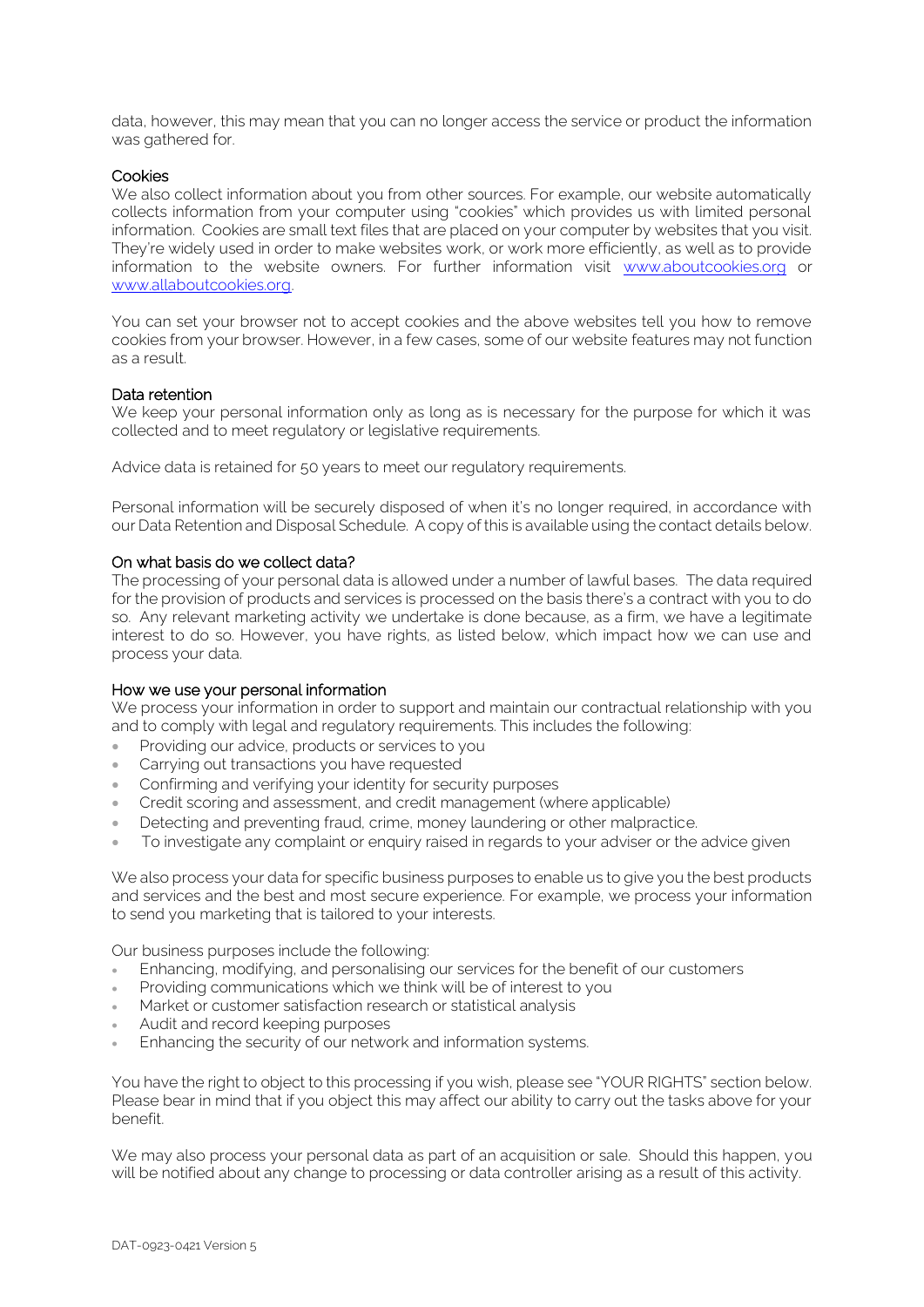# Who we share your information with and why

We share your information with trusted third parties who perform tasks for us and help us to provide the services you require these include:

- ➢ Quilter Financial Planning Limited;
- ➢ Other adviser firms in the network for the purpose of providing you with advice (with your Consent);
- ➢ The Quilter Group of companies to enhance the services and products we can offer you;
- ➢ Third parties to verify your identity, in line with money laundering or other requirements (this may involve carrying out checks with credit reference databases);
- ➢ Third parties who perform tasks for us to help us set up or service your plan (these third parties may be based in countries outside the UK but where they are, we'll undertake an assessment of safeguards in place);
- ➢ Other organisations, including regulatory bodies, the police and fraud prevention agencies, to prevent and detect fraud;
- ➢ Third parties where required by law, court order or regulation; and
- ➢ Third parties as part of an acquisition or sale.
- ➢ The Quilter group or third parties for assurance or audit purposes

#### How we keep your information secure

We're committed to ensuring the confidentiality of the personal information that we hold and we continue to review our security controls and related policies and procedures to ensure that your personal information remains secure.

When we contract with third parties, we impose appropriate security, privacy and confidentiality obligations on them to ensure that personal information is kept secure.

If we work with third parties in countries outside the UK, we ensure these are countries that the European Commission has confirmed have an adequate level of protection for personal information, or the organisation receiving the personal data has provided adequate safeguards.

In limited circumstances, data may be accessed outside of the UK i.e. by employees when they travel. In these circumstances, we ensure there are appropriate information security measures in place to safeguard your information.

#### Profiling

Basic identifiers about you (e.g. your name and address) is matched with information from Experian Marketing Services to create demographics and infer customer 'types' so that Quilter Financial Planning and the Quilter group of companies can define groups based on factors like interests, age, location and more. This helps Quilter Financial Planning and the Quilter group of companies better understand our customers in order to adapt and improve our products and services.

If you would like to know more about the information we receive from Experian Marketing Services, you can visit their website [\(www.experian.co.uk/privacy/consumer-information-portal\)](https://www.experian.co.uk/privacy/consumer-information-portal) which explains who Experian Marketing Services are, what they do and why.

# Your rights

LUNA Financial Planning tries to be as open as it can be in terms of giving people access to their personal information and therefore have outlined your rights below. This privacy notice was drafted with brevity and clarity in mind, therefore further information can be gathered by contacting us using the details below, or more information about your data protection rights can be found here: [https://ico.org.uk/for-organisations/guide-to-the-general-data-protection-regulation](https://ico.org.uk/for-organisations/guide-to-the-general-data-protection-regulation-gdpr/individual-rights/)[gdpr/individual-rights/](https://ico.org.uk/for-organisations/guide-to-the-general-data-protection-regulation-gdpr/individual-rights/)

#### Marketing

You have the right to opt out of receiving marketing information and tell us what your communication preferences are by contacting Quilter Financial Planning using the details provided at the end of this notice or by using the opt out option below or on any email marketing. You may opt out at any time if you don't want to receive any further communications of this nature.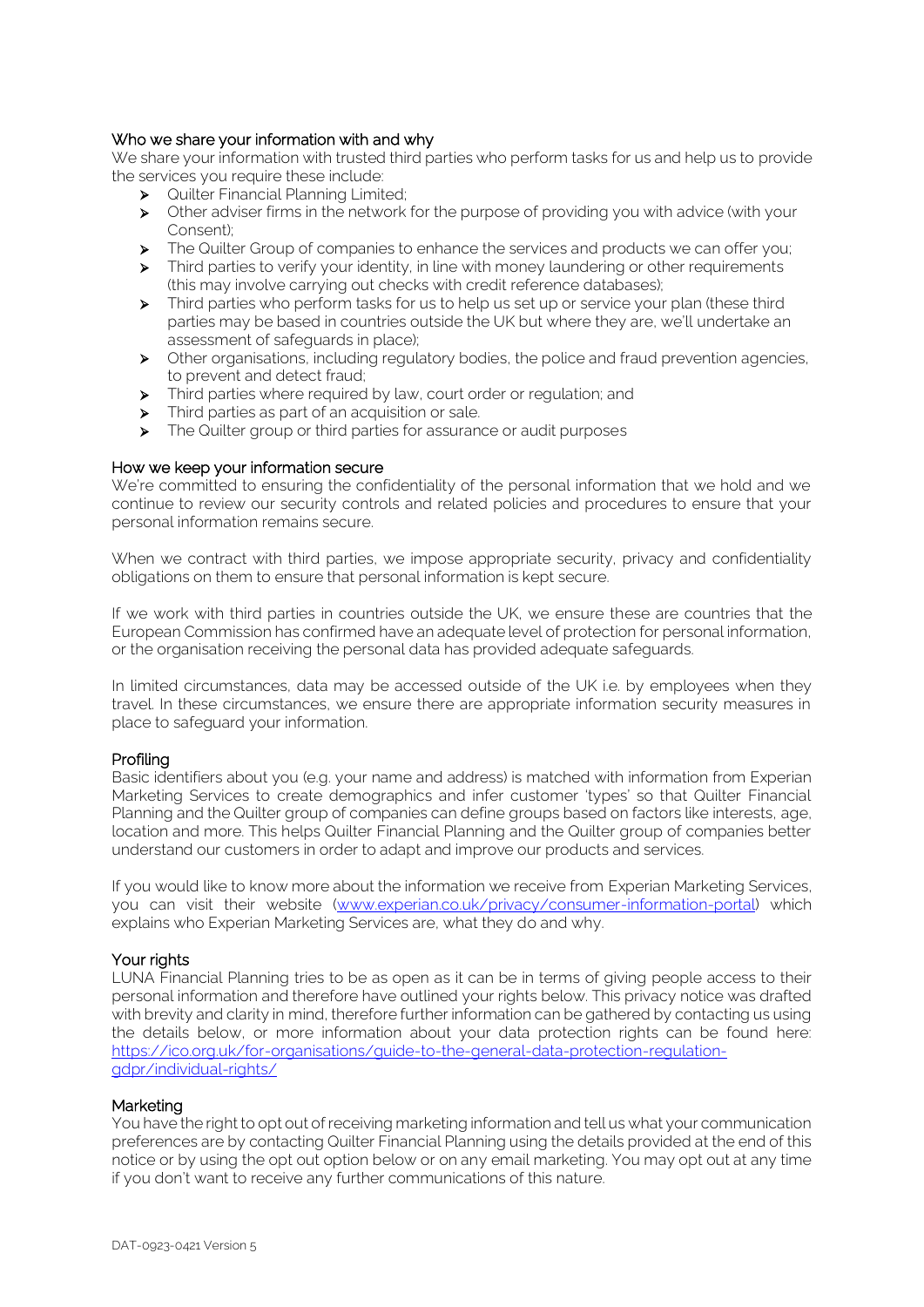# Individual data rights and requests

- ➢ The right to be informed You can request that we provide 'fair processing information', typically through this privacy notice;
- ➢ The right of access You may request a copy of the personal information we hold about you using the contact details found on the end of this privacy notice;
- ➢ The right to rectification The accuracy of your personal information is important to us. You have the right to ask us to update or correct your personal information;
- ➢ The right to erasure You may request the deletion or removal of personal data where there's no compelling reason for its continued processing;
- ➢ The right to object You may object to the processing of your data based on legitimate interests;
- ➢ The right to restrict processing You have a right to request we 'block' or suppress processing of your personal data;
- ➢ The right to data portability You may request to obtain and reuse your data; and
- ➢ The right not to be subject to automated decision-making including profiling.

If you wish to correct, restrict, delete or make changes to your personal information, or any of the data subject rights listed above, please contact us at the address or email listed below.

#### How to contact us

If you have questions about this notice, need further information about our privacy practices, or wish to give or withdraw consent, exercise preferences or correct your personal information, please contact us using the following details. Quilter will liaise with LUNA Financial Planning on your behalf to affect your requests.

The Office of Data Protection Quilter Financial Planning Limited Senator House 85 Queen Victoria Street London EC4V 4AB [QFPDataGuardian@quilter.com](mailto:QFPDataGuardian@quilter.com)

#### How to complain

If you wish to raise a complaint about how we have handled your personal data, you can contact The Office of Data Protection who will investigate the matter.

If you are not satisfied with our response, or believe we are not processing your personal data in accordance with the law, you can complain to our regulator:

Information Governance Department Information Commissioner's Office Wycliffe House Water Lane Wilmslow Cheshire SK9 5AF 0303 123 1113 www.ico.org.uk/concerns